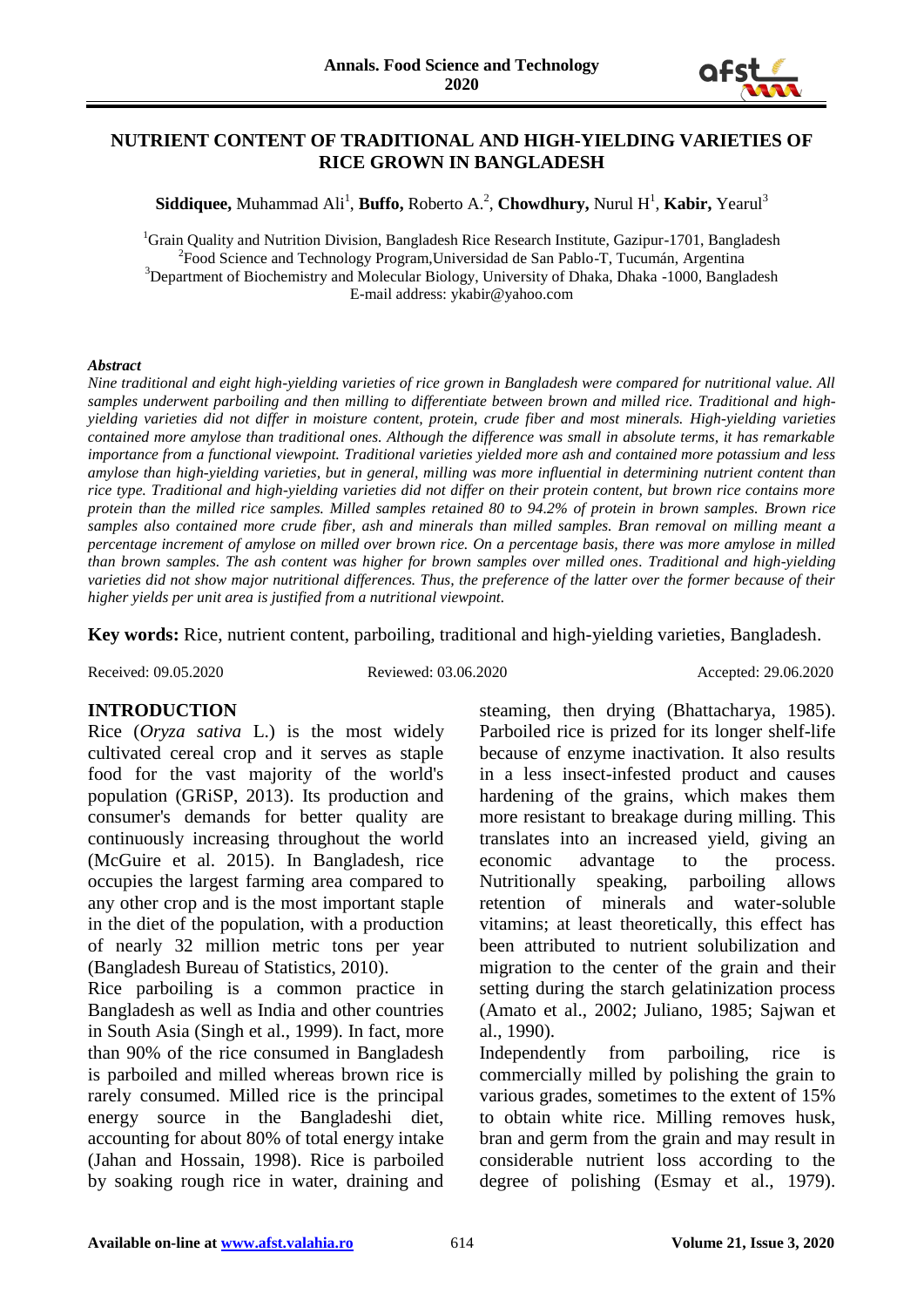

However, in recent years an increased demand for brown rice (i.e., rice without milling) has been observed because of their reputation for nutritional excellence and health claims (Heinemann et al., 2005).

In Bangladesh during the last few decades a large number of new varieties of rice have been developed by the Bangladesh Rice Research Institute (BRRI) on the basis of their suitability for growth and higher yields under the agroclimatic conditions of the country, though little attention has been paid to the quality and yield of nutrients per unit area of those varieties. The nutrient content of traditional and high-yielding varieties of rice grown in Bangladesh has not been investigated systematically to date. As considerable differences in nutrient composition have been found between cultivars of the same crops (Kennedy and Burlingame, 2003; Kennedy et al., 2005), the consumption of different cultivars within a species may have an impact on nutritional status of people.

The aim of this study was to investigate differences in chemical composition and nutritional quality of traditional and high yielding varieties of rice (brown and milled) grown in Bangladesh, as well as to compare newly developed high yielding varieties to existing traditional ones from nutritional viewpoint.

# **MATERIALS AND METHODS**

#### **Rice varieties**

Nine traditional cultivars (namely Agunsail, Ghungshe, Kajalsail, Kumragior, Lonakhuchory, Monteshor, Moulata, Rajasail and Sadamota) and eight high yielding varieties (namely BR10, BR11, BR22, BR23, BRRIdhan31, BRRIdhan32, BRRIdhan40 and BRRIdhan41) were studied. Samples were collected from the farmer's fields through Adaptative Research Division of BBRI (Gazipur, Bangladesh).

#### **Rice treatment**

All rough rice samples were cleaned thoroughly, soaked in excess water for 24 hours at room temperature (25-30°C), and then steamed till the opening of the hull at palea lemma. After sun drying, the resulting parboiled rice was dehulled using the Satake Rice THU-type husker (Satake Eng. Co., Japan) and the resulting brown rice milled in a Satake TM-50 grain testing mill (Satake Eng. Co., Japan) to have about 10% weight removal, calculated as the percent weight losses observed after milling 100g samples of brown rice. Milling to the extent of 10% required 75 s to 80 s. Samples of both brown and milled rice were ground using an Udy cyclone to pass through a 60-mesh net (Udy Analyzer Co., Boulder, CO, USA).

## **Analytical methods**

Moisture, crude fiber and ash were determined by standard AOAC methods (AOAC, 1995). Amylose was determined by the Simple Amylose Assay Procedure using potato amylose as standard (Juliano, 1971). The micro-Kjeldahl method (AOAC, 1995) was used to determined nitrogen. Kjeldahl nitrogen was converted to crude protein by multiplying by a factor of 5.95. Minerals were determined by means of Atomic Absorption Spectrometry (Hitachi Spectrometer, Model 170-10, Japan) after acid extraction with a 5:2 mixture of nitric acid and perchloric acid, respectively. All samples were analyzed in triplicate for each nutrient and mean values were taken for statistical analysis.

## **Statistical analysis**

Moisture values of traditional and high yielding varieties were compared by a two-tailed tstudent test. Mean, standard deviation and coefficient of variation were computed for each nutrient under each combination of a 2 x 2 factorial design: *type* (traditional rice varieties vs. high yielding rice varieties) and *treatment* (parboiled brown rice vs. parboiled milled rice). All analysis, namely t-test, and analysis of variance (ANOVA) were performed using the software MACANOVA (Oehlert and Bingham, 1997). The level of significance was set at *p*<0.05 for all statistical tests performed in the study.

## **RESULTS AND DISCUSSION**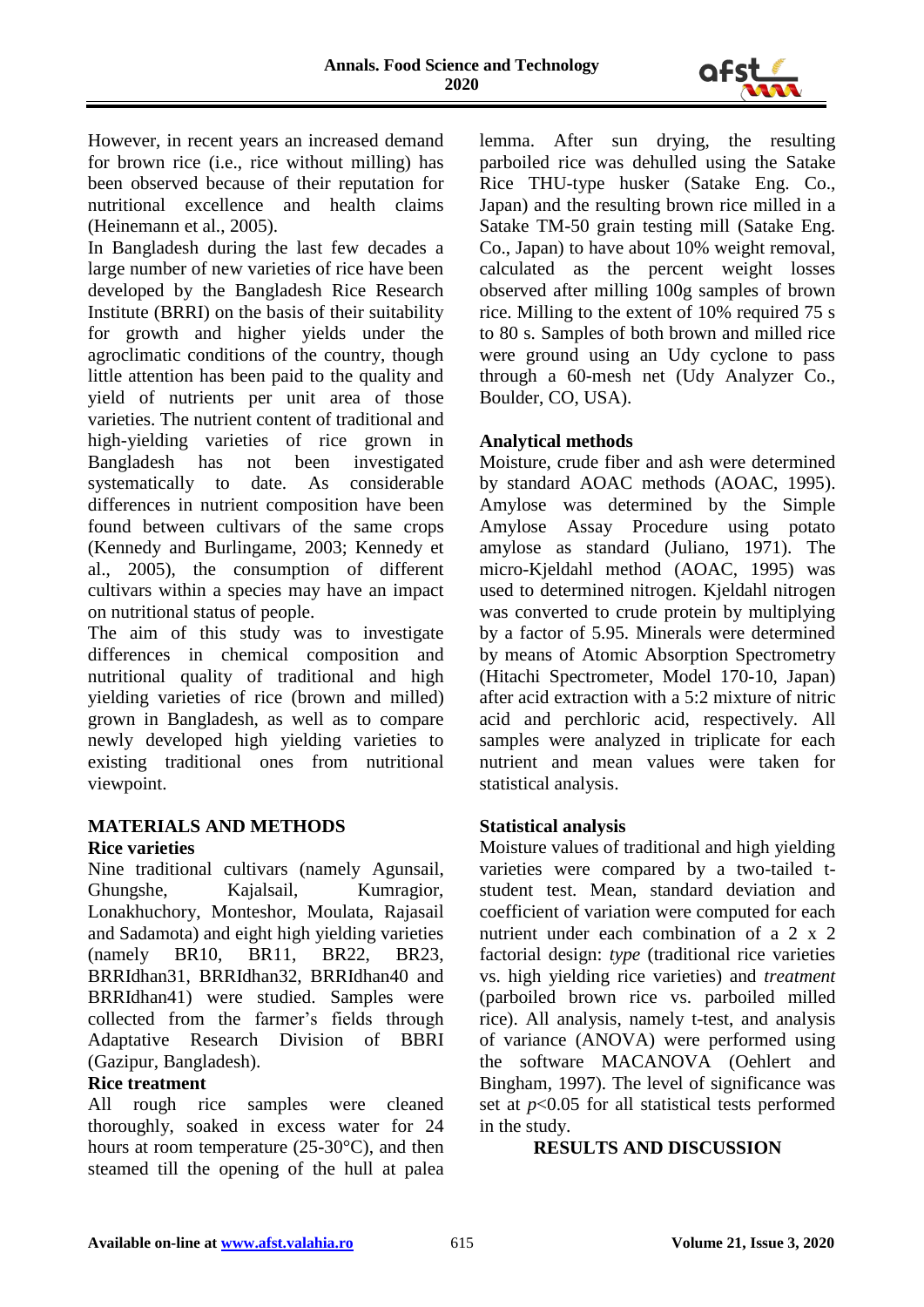

Proximate composition and mineral content of traditional and high-yielding varieties discriminated according to treatment (parboiled brown vs. parboiled milled) are presented in Tables 1 and 2, respectively. Table 3 gives descriptive statistic parameters (i.e., mean + standard deviation - coefficient of variation), discriminated according to *type* and *treatment*, and Table 4 also presents the corresponding ANOVA for each nutrient under the 2 x 2 factorial designs.

All samples showed very similar moisture contents around 12% (Table 1), which is the recommended value for long-term storage to avoid insect infestation and microorganism development (Cogburn, 1985). There were no differences in moisture content between traditional and high-yielding varieties.

Nitrogen-to-protein conversion factors for protein content in rice are not standardized in the literature, varying from 5.7 to 6.25. The 5.95 value is the conversion factor recommended for rice by AOAC (AOAC, 1995). Protein content showed moderate variability for all four combinations resulting from the factorial design (Table 1). As indicated by the corresponding coefficients of variation, this variability was slightly higher for traditional vs. high-yielding varieties and for milled vs. brown samples (Table 3). ANOVA gave an extremely high statistical significance (*p*<0.001) to *treatment* and no significance to *type* (Table 4). Therefore, traditional and high-yielding varieties did not differ on their protein content, but brown rice contains more protein than the milled rice samples. Milled samples retained 80 to 94.2% of protein in brown samples. This effect is related to the protein distribution pattern on the grain, with some varieties having protein evenly distributed between bran and endosperm and others unevenly distributed with more protein in bran than endosperm. For those samples with a significant amount of protein evenly distributed within the endosperm, protein retention after milling is evidently higher (Juliano and Bechtel, 1985). In any case, the polishing operation needed for bran

removal meant a significant protein loss in our study as a whole (Table 3).

Data variability for amylose content was evidently higher for traditional over highyielding varieties (Table 1). Effectively, *type* was extremely highly significant (*p*<0.001) in ANOVA and only moderately significant for treatment (*p*<0.05). High-yielding varieties contained more amylose than traditional ones (Table 3). Although the difference was small in absolute terms, it has remarkable importance from a functional viewpoint. An amylose content of more than 25% (as it was the case for mean values of high-yielding varieties) gives harder and non-sticky cooked rice, whereas an amylase content in the 20-25% range (as it was the case for mean values of traditional varieties, both brown and milled) gives soft and slightly sticky cooked rice. The majority of the population prefers the former over the latter (Biswas et al., 1992; Juliano, 1972). On a percentage basis, there was more amylose in milled than brown samples (Table 3). As bran is removed in milled samples and considering that amylose is an essential constituent of the endosperm, there is an enrichment of amylose in milled samples with respect to other components.

Crude fiber values showed much higher variability than protein and amylose in traditional varieties and the highest variability of all components in high-yielding varieties due to four samples containing about twice the fiber of the other four (Table 1). There were no statistical differences on *type* but *treatment* was associated with an extremely significant value (*p*<0.001) (Table 3). For all samples, bran removal meant fiber loss of about 50%. Juliano and Bechtel (1985) have signaled fiber as a potent inhibitor for the intestinal absorption of other nutrients; thus, at least from a nutritional perspective, their removal on milled rice seems beneficial.

Data variability on ash content was consistently higher for traditional over high-yielding varieties and for brown samples over milled ones (Table 1). Effectively, ANOVA showed extremely high statistical significance (*p*<0.001) for both *type* and *treatment* (Table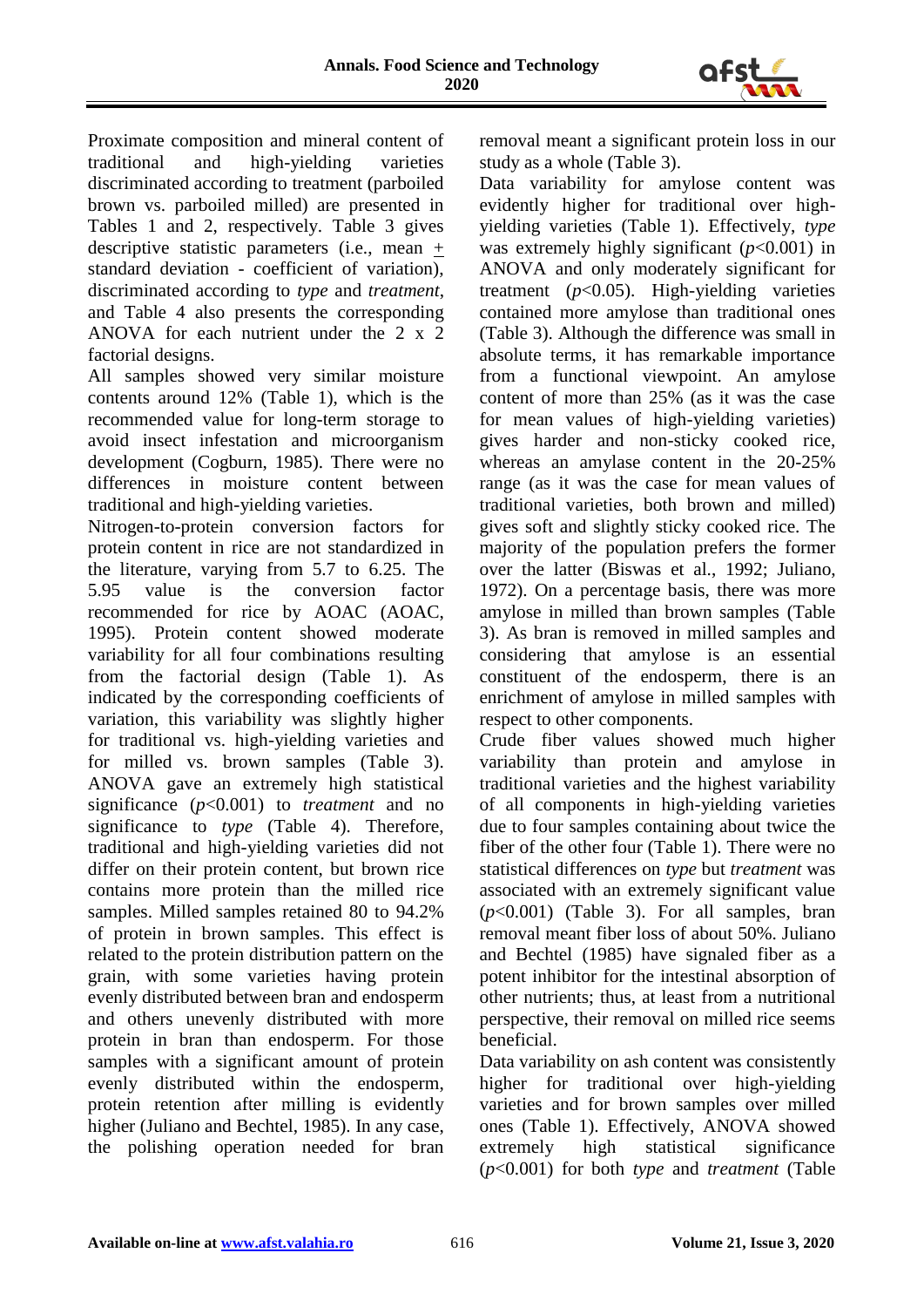

4). Bran removal caused an ash decrease of about 50% of original content. Considering that the same degree of polishing was applied to all samples, variability on ash content among milled samples resulted from different degrees of hardening. Bhattacharya (1985) has reported a higher resistance to milling on parboiled rice due to grain hardening, a factor that could have certainly contributed to the data variability observed in addition to native differences in grain hardening. In fact, a similar effect could have placed a role on the high data variability observed for crude fiber content on traditional varieties as well. The much higher variability shown on crude fiber data within high-yielding varieties could have been a combination of this effect plus the aforementioned high dissimilarities on initial fiber content within the group.

Potassium is the overwhelming most abundant mineral on rice (Table 2), as had been reported previously by Heinemann et al. (2005). Sodium and calcium are also significant macronutrients whereas iron and zinc predominated among trace elements. For all minerals, ranges found in this study agree with those reported in previous studies (Heinemann et al. 2005; Juliano and Bechtel, 1985; Wolnik et al., 1985).

Potassium content was remarkably consistent across variety types and treatments, comparable in fact with major constituents (protein and amylase). ANOVA showed extremely high significance  $(p<0.001)$  for both *type* and *treatment*, with higher contents for traditional varieties and brown samples, respectively (Table 3 & 4). Data variability for other minerals was much higher. All milled samples showed higher variability than their corresponding brown counterparts (Table 2). ANOVA for all other minerals indicated extremely high significance  $(p<0.001)$  for treatment, always showing higher contents for brown over milled samples (Table 4). Chinnaswamy and Bhattacharya (1983) have indicated that mineral retention in rice is the result of a number of factors, namely mineral location in the grain, solubility during soaking, migration ratios and milling resistance of the

parboiled grain. Loss of minerals due to bran removal on milling was quantitatively lower in macronutrients than in trace elements, but evidently signaled a migration phenomenon towards outer layers of the grain during parboiling and subsequent removal during milling. Similar effects have been previously reported (Heinemann et al., 2005).

## **CONCLUSION**

Differences on nutrient contents were essentially due to milling rather than rice *type*. Bran removal meant significant losses of protein, fiber and minerals. There were no interaction effects between *type* and *treatment* for any nutrient. For practical purposes, this study found no major nutritional differences between traditional and high-yielding varieties grown in Bangladesh. The rationale behind preferring newly developed varieties over traditional ones due to their higher yields per unit area is justified from a nutritional viewpoint. Nevertheless, traditional varieties should be conserved for future breeding programs as their mineral content is consistently higher than that of new varieties.

## **ACKNOWLEDGMENTS**

Authors thank the Bangladesh Council of Scientific and Industrial Research (BCSIR), Dhaka for permitting to use their laboratory facilities for performing part of this work.

#### **REFERENCES**

- [1] Amato GW, Carvalho JLV and Silveira FS (2002). Arroz parboilizado: tecnologia limpa, produto nobre. Porto Alegre, RS, Brasil, pp. 222-240.
- [2] AOAC. (1995). Official Methods of Analysis of AOAC, 16th ed. AOAC International, Arlington,VA, USA.
- [3] Bangladesh Bureau of Statistics (BBS) (2010). Statistical Year Book of Bangladesh. Statistic Division, Ministry of Planning, Sher-e-Bangla Nagar, Dhaka, Bangladesh.
- [4] Bhattacharya KR (1985). Parboiling of rice. In: Juliano, B.O. (ed.), *Rice Chemistry and Technology*, 2nd ed., St Paul, MN: The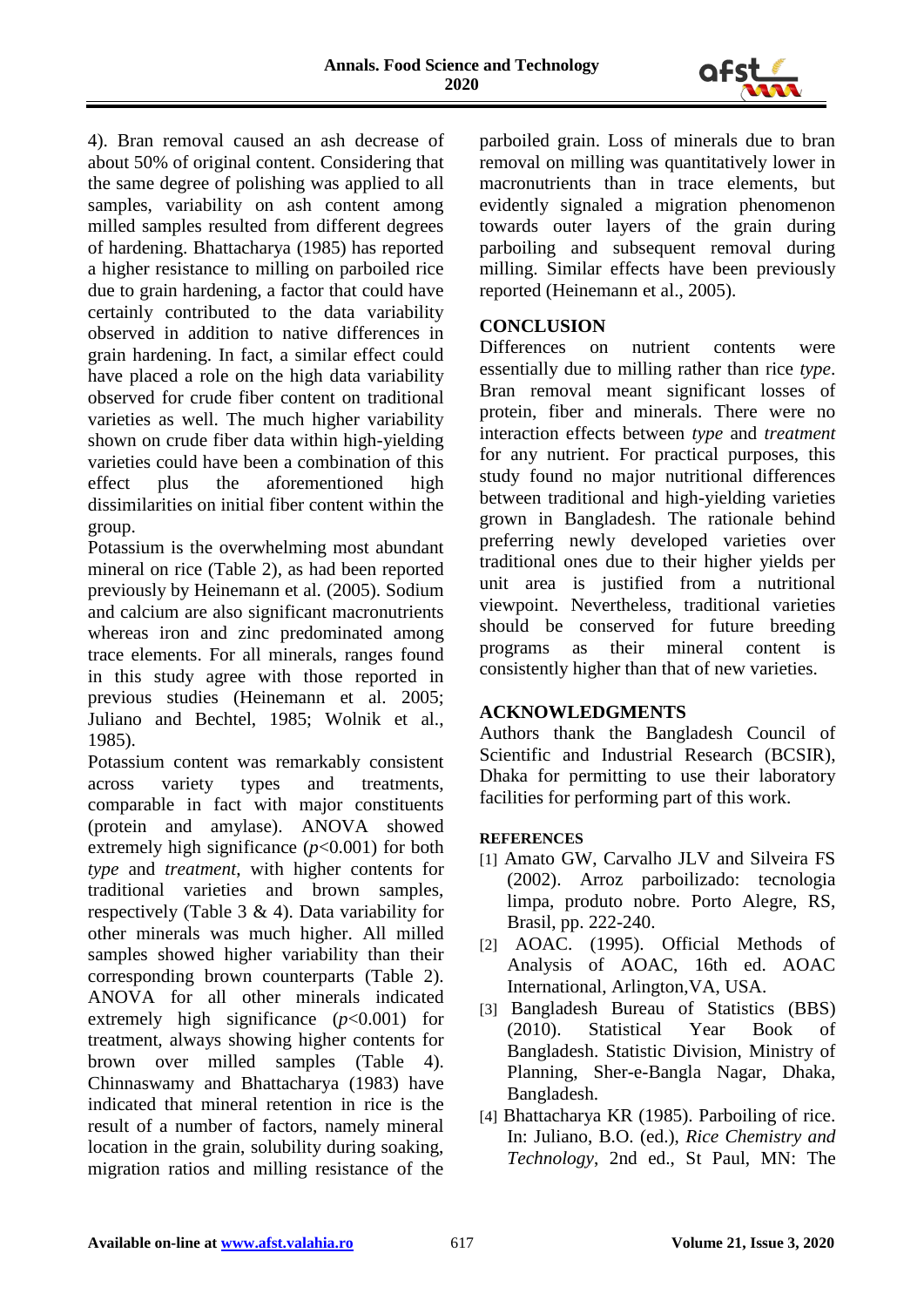American Association of Cereal Chemists. pp. 289-348.

- [5] Biswas SK, Banu B, Kabir KA, Begum F and Choudhury NH (1992). Physicochemical properties of modern and local varieties of Bangladesh rice. Bangladesh Rice Journal, **3**, 128-131.
- [6] Chinnaswamy R and Bhattacharya KR (1983). Studies on expanded rice: Physicochemical basis of varietal differences. Journal of Food Science, 48, 1600-1603.
- [7] Cogburn RR (1985). Rough rice storage. In: Juliano, B.O. (ed.), *Rice Chemistry and Technology*, 2nd ed., St Paul, MN: The American Association of Cereal Chemists. pp. 265-287.
- [8] Esmay M, Soemangat E and Allan P (1979). Rice Production Technologies in the Tropics. East-West Centre, Honolulu, HI: University Press of Hawaii, USA.
- [9] GRiSP (Global Rice Science Partnership). Rice Almanac. 4th Ed. Los Baños (Philippines): International Rice Research Institute (IRRI); 2013.
- [10] Heinemann RJP, Fagundes PL, Pinto EA, Penteado MVC and Lanfer-Marquez UM (2005). Comparative study of nutrient composition of commercial brown, parboiled and milled rice from Brazil. Journal of Food Composition and Analysis, 18, 287-296.
- [11] Jahan K and Hossain M (1998). Nature and extent of malnutrition in Bangladesh. In: *Bangladesh National Nutritional Survey 1995-1996*. Institute of Nutrition and Food Science, University of Dhaka, Dhaka, Bangladesh, pp.56-63.
- [12] Juliano BO (1971). A simplified assay for milled-rice amylose. Cereal Science Today, 16(10), 334- 338.
- [13] Juliano BO (1972). The rice caryopsis and its composition. In: Houston, D.F. (ed.), *Rice Chemistry and Technology*, 1st ed. St. Paul, MN: The American Association of Cereal Chemists. pp. 16-74.
- [14] Juliano BO (1985). Rice properties and processing. Food Reviews International, **1**(3), 432-445.
- [15] Juliano BO and Bechtel DB (1985). The rice grain and its gross composition. In: Juliano, B.O. (ed.), *Rice Chemistry and Technology*, 2nd ed. St. Paul, MN: The American Association of Cereal Chemists. pp. 17-57.
- [16] Kennedy G and Burlingame B (2003). Analysis of food composition data on rice from a plant genetic resources perspective. Food Chemistry, 80, 589-596.
- [17] Kennedy G, Islam O, Eyzaguirre P and Kennedy S (2005). Field testing of plant genetic diversity indicators for nutrition surveys: rice-based diet of rural Bangladesh as a model. Journal of Food Composition and Analysis, 18, 255-268.
- [18] McGuire S, FAO, IFAD, WFP (2015). The state of food insecurity in the world 2015: Meeting the 2015 international hunger targets: Taking stock of uneven progress. Rome: FAO. Advances in Nutrition 6: 623
- [19] Oehlert GW and Bingham C (1997). MacAnova User's Guide. MacAnova Version 3.11. Schoolof Statistics, University of Minnesota, St Paul, MN, USA.
- [20] Sajwan KS, Kaplan DI, Mittra BN and Pande HK (1990). Studies on grain quality and the milling performance of the raw and parboiled grains of some selected high yielding rice varieties. International Journal of Tropical Agriculture 8(4), 310-320.
- [21] Singh S, Manoranjan K and Malhotra SR (1999). Effect of parboiling hand, pounding and machine-milling on chemical composition of rice. Journal of Food Science and Technology, 36(5), 434-445.
- [22] Wolnik KA, Fricke FL, Capar SG, Meyer MW, Satzger RD, Bonnin E and Gaston C (1985). Elements in major raw agricultural crops in the United States. 3. Cadmium, lead and eleven other elements in carrots, field corn, onions, rice, spinach, and tomatoes. Journal of Agricultural and Food Chemistry, 33, 807-811.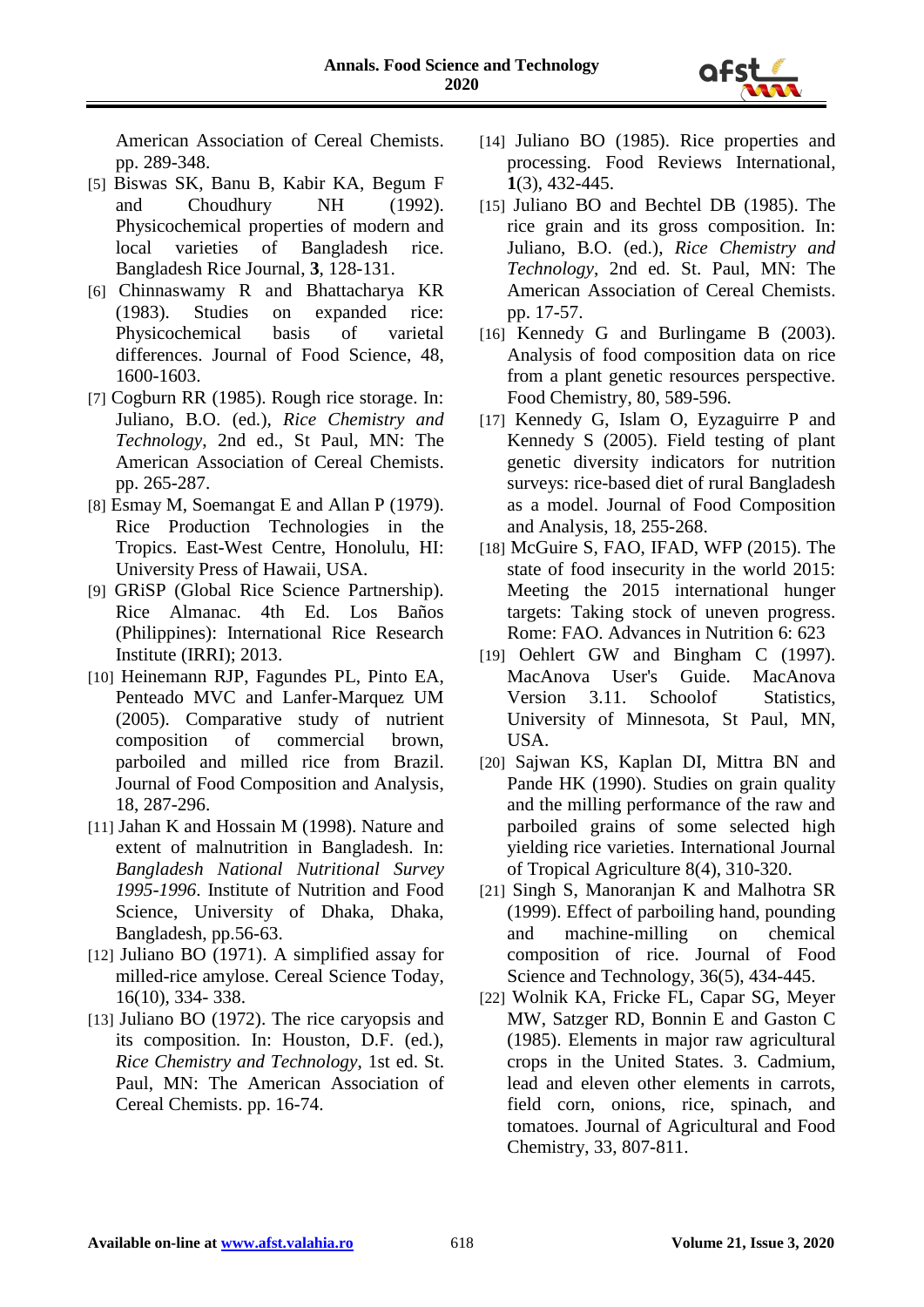| Milled<br>Brown<br>$\begin{array}{c} 1.56 \\ 1.38 \\ 1.11 \\ 1.16 \\ 1.08 \\ 1.08 \\ 1.08 \\ 1.08 \\ 1.07 \\ 1.08 \\ 1.07 \\ 1.08 \\ 1.07 \\ 1.08 \\ 1.07 \\ 1.08 \\ 1.07 \\ 1.07 \\ 1.07 \\ 1.07 \\ 1.07 \\ 1.07 \\ 1.07 \\ 1.07 \\ 1.07 \\ 1.07 \\ 1.07 \\ 1.07 \\ 1.07 \\ 1.07 \\ 1.07 \\ 1.07 \\ 1.07 \\ 1.07 \\ 1.07 \\ 1.$<br>$\frac{5}{1}$ $\frac{7}{1}$ $\frac{8}{1}$ $\frac{8}{1}$ $\frac{8}{1}$ $\frac{8}{1}$ $\frac{3}{1}$ $\frac{3}{1}$ $\frac{3}{1}$ $\frac{3}{1}$ $\frac{3}{1}$ $\frac{3}{1}$ $\frac{3}{1}$ $\frac{3}{1}$<br><b>Brown Milled</b><br>$1.198908829$ $1.198908429$ $1.198908429$<br>2.01<br>2.03 8.82 5.83<br>1.03 8.91 5.95<br>25.16<br>26.51<br>28.97.57<br>27.12<br>27.12<br><b>Brown Milled</b><br>2,500<br>2,600<br>2,73,73,800<br>2,800<br>2,800<br>2,800<br>2,800<br>24.35<br>25.16<br>26.37<br>26.07<br>26.07<br>Milled<br>$7.758$<br>$7.78317$<br>$7.78317$<br>$8.83888$<br>$8.777$<br>$8.777$<br>8.73<br>8.76<br>8.56<br>8.75<br>8.73<br>8.73<br>7.8<br>7.8<br>7.8<br>7.8<br>Brown<br>5.713.688217<br>5.713.688217<br>12.45<br>12.28<br>12.27<br>12.12<br>12.12<br>12.28<br>$\begin{array}{c} 12.42 \\ 12.12 \\ 13.21 \\ 12.1 \end{array}$<br>12.45<br>12.23<br>12.81<br>12.12<br>12.23<br>12.35<br>11.99<br><b>High Yielding</b><br>onakhuchory<br>raditional<br>Kunragoir<br>Monteshor<br>BRdhan31<br>BRdhan32<br>BRdhan40<br><b>Hungshe</b><br>BRdhan41<br>Sadamota<br>Kajalsail<br>Agunsail<br>Moulata<br>Rajasail<br>BR11<br>BR22<br>BR23<br><b>BR10</b> | Moisture (%) | Protein $(°0)$ |  | Amylose (%) | Crude Fiber $(%$ | Ash (%) |  |
|----------------------------------------------------------------------------------------------------------------------------------------------------------------------------------------------------------------------------------------------------------------------------------------------------------------------------------------------------------------------------------------------------------------------------------------------------------------------------------------------------------------------------------------------------------------------------------------------------------------------------------------------------------------------------------------------------------------------------------------------------------------------------------------------------------------------------------------------------------------------------------------------------------------------------------------------------------------------------------------------------------------------------------------------------------------------------------------------------------------------------------------------------------------------------------------------------------------------------------------------------------------------------------------------------------------------------------------------------------------------------------------------------------------------------------------------------------------------------------------------------|--------------|----------------|--|-------------|------------------|---------|--|
|                                                                                                                                                                                                                                                                                                                                                                                                                                                                                                                                                                                                                                                                                                                                                                                                                                                                                                                                                                                                                                                                                                                                                                                                                                                                                                                                                                                                                                                                                                    |              |                |  |             |                  |         |  |
|                                                                                                                                                                                                                                                                                                                                                                                                                                                                                                                                                                                                                                                                                                                                                                                                                                                                                                                                                                                                                                                                                                                                                                                                                                                                                                                                                                                                                                                                                                    |              |                |  |             |                  |         |  |
|                                                                                                                                                                                                                                                                                                                                                                                                                                                                                                                                                                                                                                                                                                                                                                                                                                                                                                                                                                                                                                                                                                                                                                                                                                                                                                                                                                                                                                                                                                    |              |                |  |             |                  |         |  |
|                                                                                                                                                                                                                                                                                                                                                                                                                                                                                                                                                                                                                                                                                                                                                                                                                                                                                                                                                                                                                                                                                                                                                                                                                                                                                                                                                                                                                                                                                                    |              |                |  |             |                  |         |  |
|                                                                                                                                                                                                                                                                                                                                                                                                                                                                                                                                                                                                                                                                                                                                                                                                                                                                                                                                                                                                                                                                                                                                                                                                                                                                                                                                                                                                                                                                                                    |              |                |  |             |                  |         |  |
|                                                                                                                                                                                                                                                                                                                                                                                                                                                                                                                                                                                                                                                                                                                                                                                                                                                                                                                                                                                                                                                                                                                                                                                                                                                                                                                                                                                                                                                                                                    |              |                |  |             |                  |         |  |
|                                                                                                                                                                                                                                                                                                                                                                                                                                                                                                                                                                                                                                                                                                                                                                                                                                                                                                                                                                                                                                                                                                                                                                                                                                                                                                                                                                                                                                                                                                    |              |                |  |             |                  |         |  |
|                                                                                                                                                                                                                                                                                                                                                                                                                                                                                                                                                                                                                                                                                                                                                                                                                                                                                                                                                                                                                                                                                                                                                                                                                                                                                                                                                                                                                                                                                                    |              |                |  |             |                  |         |  |
|                                                                                                                                                                                                                                                                                                                                                                                                                                                                                                                                                                                                                                                                                                                                                                                                                                                                                                                                                                                                                                                                                                                                                                                                                                                                                                                                                                                                                                                                                                    |              |                |  |             |                  |         |  |
|                                                                                                                                                                                                                                                                                                                                                                                                                                                                                                                                                                                                                                                                                                                                                                                                                                                                                                                                                                                                                                                                                                                                                                                                                                                                                                                                                                                                                                                                                                    |              |                |  |             |                  |         |  |
|                                                                                                                                                                                                                                                                                                                                                                                                                                                                                                                                                                                                                                                                                                                                                                                                                                                                                                                                                                                                                                                                                                                                                                                                                                                                                                                                                                                                                                                                                                    |              |                |  |             |                  |         |  |
|                                                                                                                                                                                                                                                                                                                                                                                                                                                                                                                                                                                                                                                                                                                                                                                                                                                                                                                                                                                                                                                                                                                                                                                                                                                                                                                                                                                                                                                                                                    |              |                |  |             |                  |         |  |
|                                                                                                                                                                                                                                                                                                                                                                                                                                                                                                                                                                                                                                                                                                                                                                                                                                                                                                                                                                                                                                                                                                                                                                                                                                                                                                                                                                                                                                                                                                    |              |                |  |             |                  |         |  |
|                                                                                                                                                                                                                                                                                                                                                                                                                                                                                                                                                                                                                                                                                                                                                                                                                                                                                                                                                                                                                                                                                                                                                                                                                                                                                                                                                                                                                                                                                                    |              |                |  |             |                  |         |  |
|                                                                                                                                                                                                                                                                                                                                                                                                                                                                                                                                                                                                                                                                                                                                                                                                                                                                                                                                                                                                                                                                                                                                                                                                                                                                                                                                                                                                                                                                                                    |              |                |  |             |                  |         |  |
|                                                                                                                                                                                                                                                                                                                                                                                                                                                                                                                                                                                                                                                                                                                                                                                                                                                                                                                                                                                                                                                                                                                                                                                                                                                                                                                                                                                                                                                                                                    |              |                |  |             |                  |         |  |
|                                                                                                                                                                                                                                                                                                                                                                                                                                                                                                                                                                                                                                                                                                                                                                                                                                                                                                                                                                                                                                                                                                                                                                                                                                                                                                                                                                                                                                                                                                    |              |                |  |             |                  |         |  |
|                                                                                                                                                                                                                                                                                                                                                                                                                                                                                                                                                                                                                                                                                                                                                                                                                                                                                                                                                                                                                                                                                                                                                                                                                                                                                                                                                                                                                                                                                                    |              |                |  |             |                  |         |  |
|                                                                                                                                                                                                                                                                                                                                                                                                                                                                                                                                                                                                                                                                                                                                                                                                                                                                                                                                                                                                                                                                                                                                                                                                                                                                                                                                                                                                                                                                                                    |              |                |  |             |                  |         |  |
|                                                                                                                                                                                                                                                                                                                                                                                                                                                                                                                                                                                                                                                                                                                                                                                                                                                                                                                                                                                                                                                                                                                                                                                                                                                                                                                                                                                                                                                                                                    |              |                |  |             |                  |         |  |



**Available on-line a[t www.afst.valahia.ro](http://www.afst.valahia.ro/)** 619 **Volume 21, Issue 3, 2020** 

Each entry is the mean of three replicates.

Each entry is the mean of three replicates.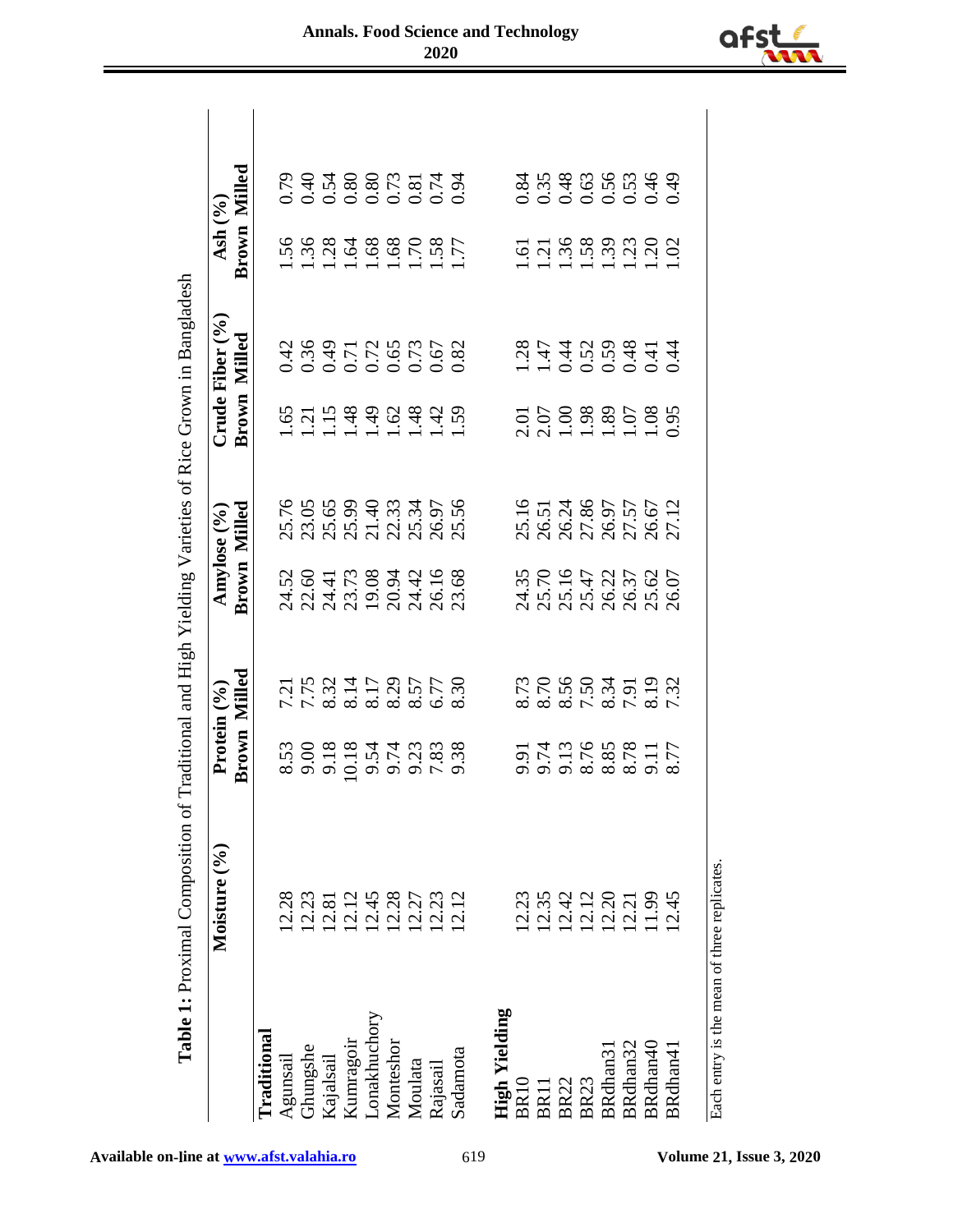|                                             |       | Table 2: Mineral Content (mg/100g |            |          |                                                                                                                                   |                               |                                                                                                                                                                                                                                                                                                               |                                                       |                                                                                                                                                                                                                                                                                                               | of Traditional and High Yielding Varieties of Rice Grown in Bangladesh                                                                                                                                                                                                                                        |                                  |                                              |
|---------------------------------------------|-------|-----------------------------------|------------|----------|-----------------------------------------------------------------------------------------------------------------------------------|-------------------------------|---------------------------------------------------------------------------------------------------------------------------------------------------------------------------------------------------------------------------------------------------------------------------------------------------------------|-------------------------------------------------------|---------------------------------------------------------------------------------------------------------------------------------------------------------------------------------------------------------------------------------------------------------------------------------------------------------------|---------------------------------------------------------------------------------------------------------------------------------------------------------------------------------------------------------------------------------------------------------------------------------------------------------------|----------------------------------|----------------------------------------------|
|                                             |       | Sodium                            | Potassium  |          | Calcium                                                                                                                           |                               |                                                                                                                                                                                                                                                                                                               | Iron                                                  | Zinc                                                                                                                                                                                                                                                                                                          |                                                                                                                                                                                                                                                                                                               | Copper                           |                                              |
|                                             | Brown | Milled                            | E<br>Brow  | Milled   | Brown                                                                                                                             | Milled                        | Brown                                                                                                                                                                                                                                                                                                         | Milled                                                | Brown                                                                                                                                                                                                                                                                                                         | Milled                                                                                                                                                                                                                                                                                                        | Brown                            | Milled                                       |
| Traditional                                 |       |                                   |            |          |                                                                                                                                   |                               |                                                                                                                                                                                                                                                                                                               |                                                       |                                                                                                                                                                                                                                                                                                               |                                                                                                                                                                                                                                                                                                               |                                  |                                              |
| Agunsail                                    | 20.37 | 8.37140                           |            |          |                                                                                                                                   |                               |                                                                                                                                                                                                                                                                                                               |                                                       |                                                                                                                                                                                                                                                                                                               |                                                                                                                                                                                                                                                                                                               |                                  |                                              |
| Ghungshe                                    | 12.83 | 10.03                             | 53         |          |                                                                                                                                   |                               |                                                                                                                                                                                                                                                                                                               |                                                       |                                                                                                                                                                                                                                                                                                               |                                                                                                                                                                                                                                                                                                               |                                  |                                              |
| Kajalsail                                   | 14.73 | 1.40                              | 137        |          | 16.83<br>13.47<br>13.87                                                                                                           | 7778300778777777777           |                                                                                                                                                                                                                                                                                                               | 0.89<br>0.713,298,13,29<br>0.113,299,13,29<br>0.10,29 | $\begin{array}{c} 1.63 \\ 1.40 \\ 1.75 \\ 1.63 \\ 1.33 \\ 1.07 \\ 1.07 \\ 1.07 \\ \end{array}$                                                                                                                                                                                                                | $\begin{array}{c} 30.93 \\ 1.93 \\ 1.43 \\ 1.53 \\ 1.53 \\ 1.60 \\ 1.73 \\ 1.80 \\ 1.73 \\ 1.73 \\ 1.80 \\ 1.90 \\ 1.90 \\ 1.90 \\ 1.90 \\ 1.90 \\ 1.90 \\ 1.90 \\ 1.90 \\ 1.90 \\ 1.90 \\ 1.90 \\ 1.90 \\ 1.90 \\ 1.90 \\ 1.90 \\ 1.90 \\ 1.90 \\ 1.90 \\ 1.90 \\ 1.90 \\ 1.90 \\ 1.90 \\ 1.90 \\ 1.90 \\ 1$ |                                  | 0.10<br>0.10<br>0.10<br>0.10<br>0.10<br>0.10 |
| Kumragoir                                   | 16.60 | 2.67                              | 153        |          |                                                                                                                                   |                               |                                                                                                                                                                                                                                                                                                               |                                                       |                                                                                                                                                                                                                                                                                                               |                                                                                                                                                                                                                                                                                                               |                                  |                                              |
| Lonakhuchory                                | 15.70 | 2.67                              | 147        |          |                                                                                                                                   |                               |                                                                                                                                                                                                                                                                                                               |                                                       |                                                                                                                                                                                                                                                                                                               |                                                                                                                                                                                                                                                                                                               |                                  |                                              |
| Monteshor                                   | 12.83 | 10.03                             | 153        |          | $\begin{array}{c} 12.87 \\ 11.20 \\ 12.31 \\ 14.53 \\ 12.20 \\ 13.83 \\ \hline \end{array}$                                       |                               |                                                                                                                                                                                                                                                                                                               |                                                       |                                                                                                                                                                                                                                                                                                               |                                                                                                                                                                                                                                                                                                               |                                  |                                              |
| Moulata                                     | 16.67 | 5.67                              | 157        |          |                                                                                                                                   |                               |                                                                                                                                                                                                                                                                                                               |                                                       |                                                                                                                                                                                                                                                                                                               |                                                                                                                                                                                                                                                                                                               |                                  |                                              |
| Rajasail                                    | 17.60 | .6.63                             | 147        |          |                                                                                                                                   |                               |                                                                                                                                                                                                                                                                                                               |                                                       |                                                                                                                                                                                                                                                                                                               |                                                                                                                                                                                                                                                                                                               |                                  |                                              |
| Sadamota                                    | 17.60 | 16.67                             | <b>153</b> |          |                                                                                                                                   |                               |                                                                                                                                                                                                                                                                                                               |                                                       |                                                                                                                                                                                                                                                                                                               |                                                                                                                                                                                                                                                                                                               |                                  |                                              |
|                                             |       |                                   |            |          |                                                                                                                                   |                               |                                                                                                                                                                                                                                                                                                               |                                                       |                                                                                                                                                                                                                                                                                                               |                                                                                                                                                                                                                                                                                                               |                                  |                                              |
| <b>High Yielding</b>                        |       |                                   |            |          |                                                                                                                                   |                               |                                                                                                                                                                                                                                                                                                               |                                                       |                                                                                                                                                                                                                                                                                                               |                                                                                                                                                                                                                                                                                                               |                                  |                                              |
| <b>BR10</b>                                 | 18.53 | 16.67                             | <b>53</b>  |          |                                                                                                                                   |                               |                                                                                                                                                                                                                                                                                                               |                                                       |                                                                                                                                                                                                                                                                                                               |                                                                                                                                                                                                                                                                                                               |                                  |                                              |
| BR11                                        | 16.63 | 15.70                             | 127        |          |                                                                                                                                   |                               |                                                                                                                                                                                                                                                                                                               |                                                       |                                                                                                                                                                                                                                                                                                               |                                                                                                                                                                                                                                                                                                               |                                  |                                              |
| <b>BR22</b>                                 | 13.83 | 2.83                              | 140        |          |                                                                                                                                   |                               |                                                                                                                                                                                                                                                                                                               |                                                       |                                                                                                                                                                                                                                                                                                               |                                                                                                                                                                                                                                                                                                               |                                  |                                              |
| <b>BR23</b>                                 | 12.83 | 1.93                              | 123        |          |                                                                                                                                   |                               |                                                                                                                                                                                                                                                                                                               |                                                       |                                                                                                                                                                                                                                                                                                               |                                                                                                                                                                                                                                                                                                               |                                  |                                              |
| BRdhan31                                    | 14.70 | 1.90                              | 140        | 38888825 | $\begin{array}{l} 14.87 \\ 10.83 \\ 11.50 \\ 13.50 \\ 17.20 \\ 17.87 \\ 19.87 \\ 11.87 \\ 15.87 \\ 15.87 \\ 15.87 \\ \end{array}$ | 53<br>82030030303<br>82030000 | $\begin{array}{c} 1.37 \\ 1.38 \\ 2.11 \\ 1.59 \\ 1.71 \\ 1.30 \\ 1.71 \\ 1.71 \\ 1.71 \\ 1.71 \\ 1.71 \\ 1.71 \\ 1.71 \\ 1.71 \\ 1.71 \\ 1.71 \\ 1.71 \\ 1.71 \\ 1.72 \\ 1.73 \\ 1.73 \\ 1.74 \\ 1.75 \\ 1.75 \\ 1.77 \\ 1.79 \\ 1.79 \\ 1.79 \\ 1.71 \\ 1.73 \\ 1.75 \\ 1.75 \\ 1.79 \\ 1.79 \\ 1.79 \\ 1.$ | 0.97<br>0.98805154<br>0.00001.54                      | $\begin{array}{c} 1.13 \\ 1.63 \\ 1.57 \\ 1.39 \\ 1.30 \\ 2.17 \\ 1.71 \\ 2.17 \\ 1.71 \\ 1.71 \\ 1.72 \\ 1.73 \\ 1.74 \\ 1.75 \\ 1.77 \\ 1.78 \\ 1.79 \\ 1.79 \\ 1.79 \\ 1.79 \\ 1.79 \\ 1.79 \\ 1.79 \\ 1.79 \\ 1.79 \\ 1.79 \\ 1.79 \\ 1.79 \\ 1.79 \\ 1.79 \\ 1.79 \\ 1.79 \\ 1.79 \\ 1.79 \\ 1.79 \\ 1.$ | 1.07<br>0.70<br>0.01.13<br>0.70<br>0.02                                                                                                                                                                                                                                                                       | 2117<br>0.1714<br>0.0.28<br>0.17 | 0.10<br>0.10<br>0.10<br>0.11<br>0.11         |
| BRdhan32                                    | 12.87 | 1.90                              | 137        |          |                                                                                                                                   |                               |                                                                                                                                                                                                                                                                                                               |                                                       |                                                                                                                                                                                                                                                                                                               |                                                                                                                                                                                                                                                                                                               |                                  |                                              |
| BRdhan40                                    | 14.70 | 3.80                              | 130        |          |                                                                                                                                   |                               |                                                                                                                                                                                                                                                                                                               |                                                       |                                                                                                                                                                                                                                                                                                               |                                                                                                                                                                                                                                                                                                               |                                  |                                              |
| BRdhan41                                    | 19.47 | 3.77                              | <b>23</b>  |          |                                                                                                                                   |                               |                                                                                                                                                                                                                                                                                                               |                                                       |                                                                                                                                                                                                                                                                                                               |                                                                                                                                                                                                                                                                                                               |                                  |                                              |
|                                             |       |                                   |            |          |                                                                                                                                   |                               |                                                                                                                                                                                                                                                                                                               |                                                       |                                                                                                                                                                                                                                                                                                               |                                                                                                                                                                                                                                                                                                               |                                  |                                              |
| Each entry is the mean of three replicates. |       |                                   |            |          |                                                                                                                                   |                               |                                                                                                                                                                                                                                                                                                               |                                                       |                                                                                                                                                                                                                                                                                                               |                                                                                                                                                                                                                                                                                                               |                                  |                                              |





**Available on-line at www.afst.valahia.ro** 620 **Volume 21, Issue 3, 2020**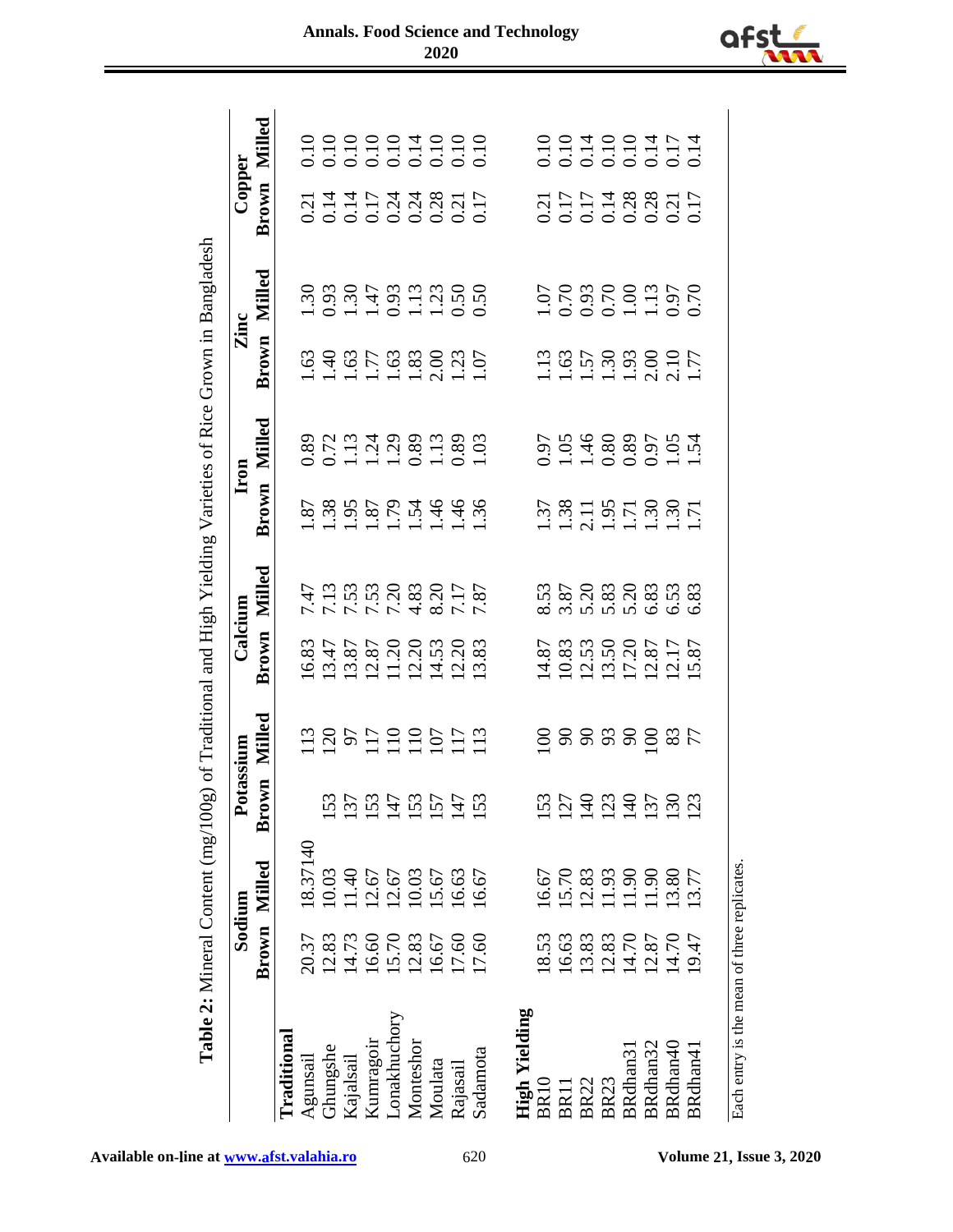|                                                     | $\Gamma$ raditional (n = 9)                 |                                                      | High Yielding $(n = 8)$                  |                                          |
|-----------------------------------------------------|---------------------------------------------|------------------------------------------------------|------------------------------------------|------------------------------------------|
|                                                     | Brown                                       | Milled                                               | Brown                                    | Milled                                   |
| Moisture (%)                                        | 1.70<br>J<br>$12.31 \pm 0.21$               | <br> <br> <br>                                       | 1.72<br>$12.25 \pm 0.15$ -               |                                          |
| ${}^{\rm b}$ Protein (%)                            | 7.41<br>ı<br>$9.18 \pm 0.68$                | 7.42<br>$\mathbf{I}$<br>$7.95 \pm 0.59$              | 4.93<br>$\mathbf{I}$<br>$9.13 \pm 0.45$  | 6.61<br>$\mathbf{I}$<br>$8.16 \pm 0.54$  |
| $a^b$ Amylose (%)                                   | 9.15<br>$23.28 \pm 2.13$                    | 7.74<br>$\overline{\phantom{a}}$<br>$24.67 \pm 1.91$ | 2.53<br>$\mathbf{I}$<br>$25.62 \pm 0.65$ | 3.14<br>$\mathbf{I}$<br>$26.76 \pm 0.84$ |
| ${}^{\rm b}{\rm Crad}$ e Fiber (%)                  | 12.05<br>$\mathbf{I}$<br>$1.45 \pm 0.17$    | 25.80<br>$0.62 \pm 0.16$ -                           | 34.44<br>$1.51 \pm 0.52$ -               | 60.00<br>$0.70 \pm 0.42$ -               |
| $a^{\rm b}{\rm Ash}~(9/6)$                          | 10.12<br>$1.58 \pm 0.16$                    | 21.92<br>$\bar{1}$<br>$0.73 \pm 0.16$                | 15.15<br>$1.32 \pm 0.20$ -               | 25.92<br>$\mathbf I$<br>$0.54 \pm 0.14$  |
| $b$ Sodium (mg/100g)                                | 15.03<br>$16.10 \pm 2.42$                   | $-22.55$<br>$13.79 \pm 3.11$                         | $15.44 \pm 2.52 - 16.32$                 | $13.56 \pm 1.81 - 13.35$                 |
| $a^{\text{th}}$ Potassium (mg/100g)                 | 4.50<br>$\mathbf I$<br>$148.9 + 6.7$        | 6.09<br>$\mathbf{I}$<br>$111.6 \pm 6.8$              | 7.68<br>$\bar{1}$<br>$134.1 \pm 10.3$    | 8.62<br>$\mathbf{I}$<br>$90.4 \pm 7.8$   |
| ${}^{\text{b}}$ Calcium (mg/100g)                   | 12.20<br>$\overline{1}$<br>$13.44 \pm 1.64$ | $7.21 \pm 0.96 - 13.31$                              | $13.73 \pm 2.10 - 15.29$                 | $6.10 \pm 1.40 - 22.95$                  |
| $\frac{\text{d} \Omega}{\text{d} \Omega}$ (mg/100g) | 14.11<br>l,<br>$1.63 \pm 0.23$              | 18.63<br>$1.02 \pm 0.19$                             | $1.60 \pm 0.31 - 19.37$                  | 24.77<br>$\bar{1}$<br>$1.09 \pm 0.27$    |
| $\frac{b_{\text{Zinc}}}{\text{image}(mg/100g)}$     | 18.35<br>$\mathbf{I}$<br>$1.58 \pm 0.29$    | 33.98<br>$\mathbf{I}$<br>$1.03 \pm 0.35$             | 23.42<br>$1.11 \pm 0.26$ -               | 20.00<br>$0.90 \pm 0.18$ -               |
| $^{\rm b}$ Copper (mg/100g)                         | 25.00<br>$0.20 \pm 0.05$                    | $-10.00$<br>$0.10 \pm 0.01$                          | 25.00<br>$0.20 \pm 0.05$ -               | 15.38<br>$0.13 \pm 0.02$ -               |

**Available on-line at <u>www.afst.valahia.ro</u> 621 <b>Volume 21, Issue 3, 2020**